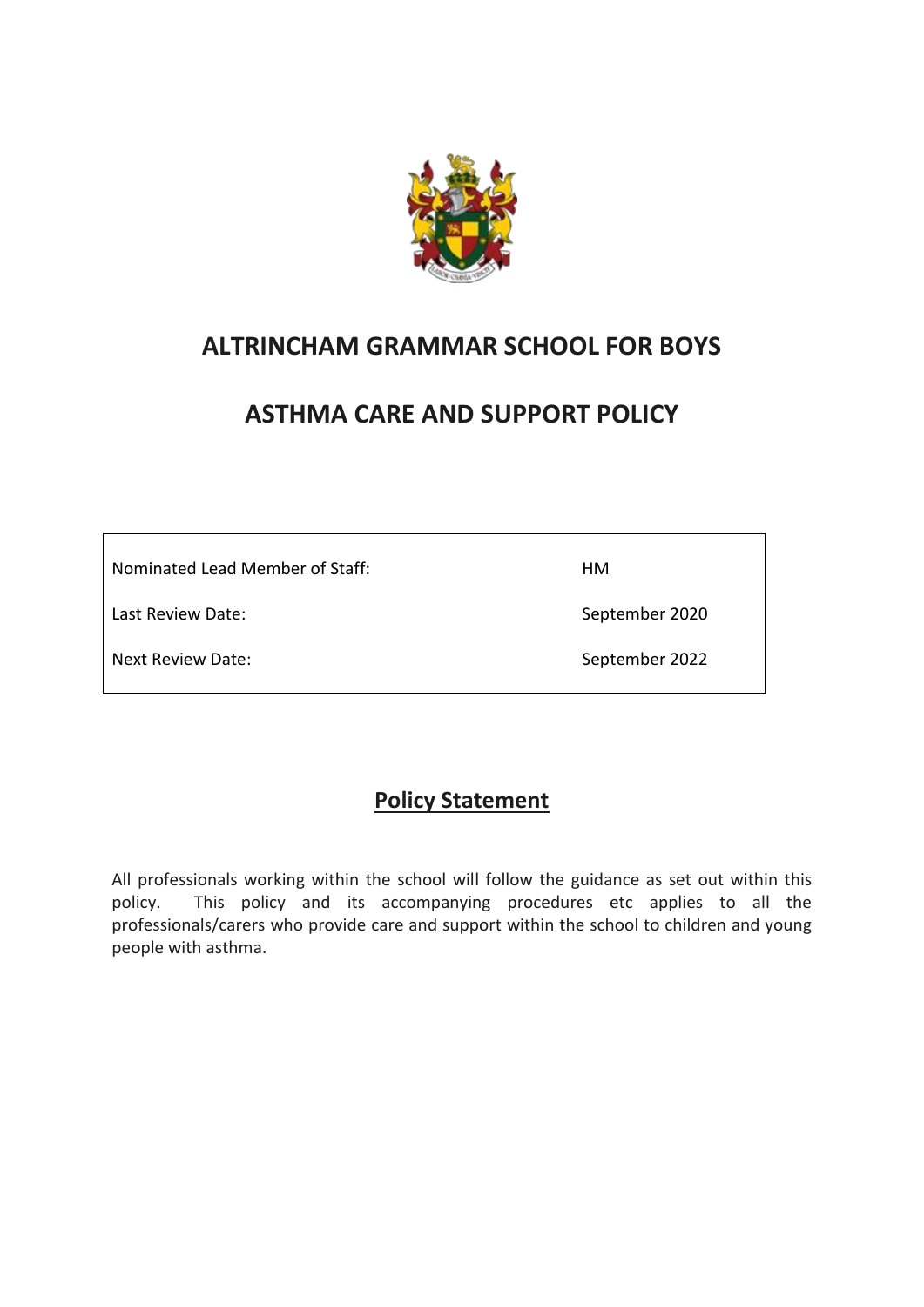# **Contents**

|                |                                                                      | <b>Page</b> |
|----------------|----------------------------------------------------------------------|-------------|
| $\mathbf{1}$   | Introduction                                                         |             |
| 1.1            | <b>What is Asthma?</b>                                               | 3           |
| 1.2            | <b>Rationale</b>                                                     | 5           |
| $\overline{2}$ | <b>Scope</b>                                                         |             |
| 2.1            | <b>Aims and Objectives</b>                                           | 6           |
| 2.2            | <b>Roles and Responsibilities</b>                                    | 6           |
| 3              | Policy for the Care of Children and Young People with Asthma in AGSB |             |
| 3.1            | <b>Asthma in Schools</b>                                             | 6           |
| 3.2            | <b>Legal Framework</b>                                               | 7           |
| 3.3            | <b>Access to inhalers</b>                                            | 7           |
| 3.4            | <b>Sports and Exercise</b>                                           | 8           |
| 3.5            | <b>School Trips/Holidays</b>                                         | 8           |
| 3.6            | Management of acute asthma                                           | 8           |
| 3.7            | Short acting reliever treatment                                      | 9           |
| 3.8            | <b>Schools Emergency Asthma Kit</b>                                  | 9           |
| 3.9            | How to deal with an acute asthma attack                              | 10/11       |
| 4.             | <b>Reference List</b>                                                | 12          |
|                | Appendix 1 - Parental Consent Form                                   | 13          |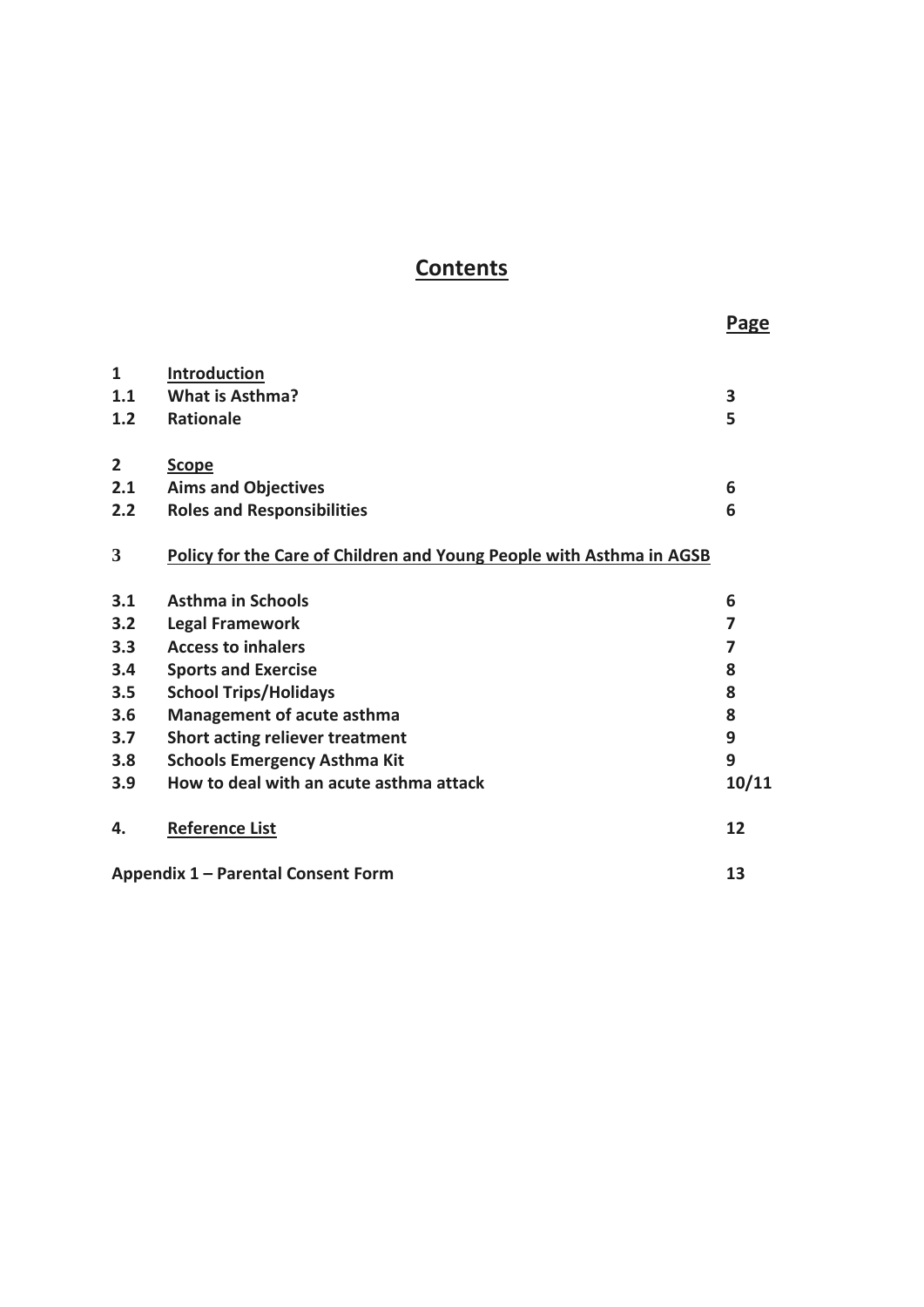# **1 Introduction**

#### **What is asthma?**

Asthma is the most common chronic condition of childhood affecting around 1 in 7 children (Asthma UK 2004). Over 5.1 million people in the UK have asthma (Asthma UK 2004).



Asthma is a chronic inflammatory condition of the airways. The airway of a person with asthma is hyper reactive i.e. sensitive to small amounts of trigger factors which can induce asthma symptoms. When a person with asthma comes into contact with something that irritates their airways (an asthma trigger), the muscles around the walls of the airways tighten so that the airways become narrower and the lining of the airways becomes inflamed and starts to swell. Sometimes sticky mucus or phlegm builds up which can further narrow the airways. All these reactions cause the airways to become narrower and irritated - making it difficult to breath and leading to the classic symptoms of asthma. The more sensitive the airway is, the more frequently the narrowing of the airway will occur.



\*ADAM.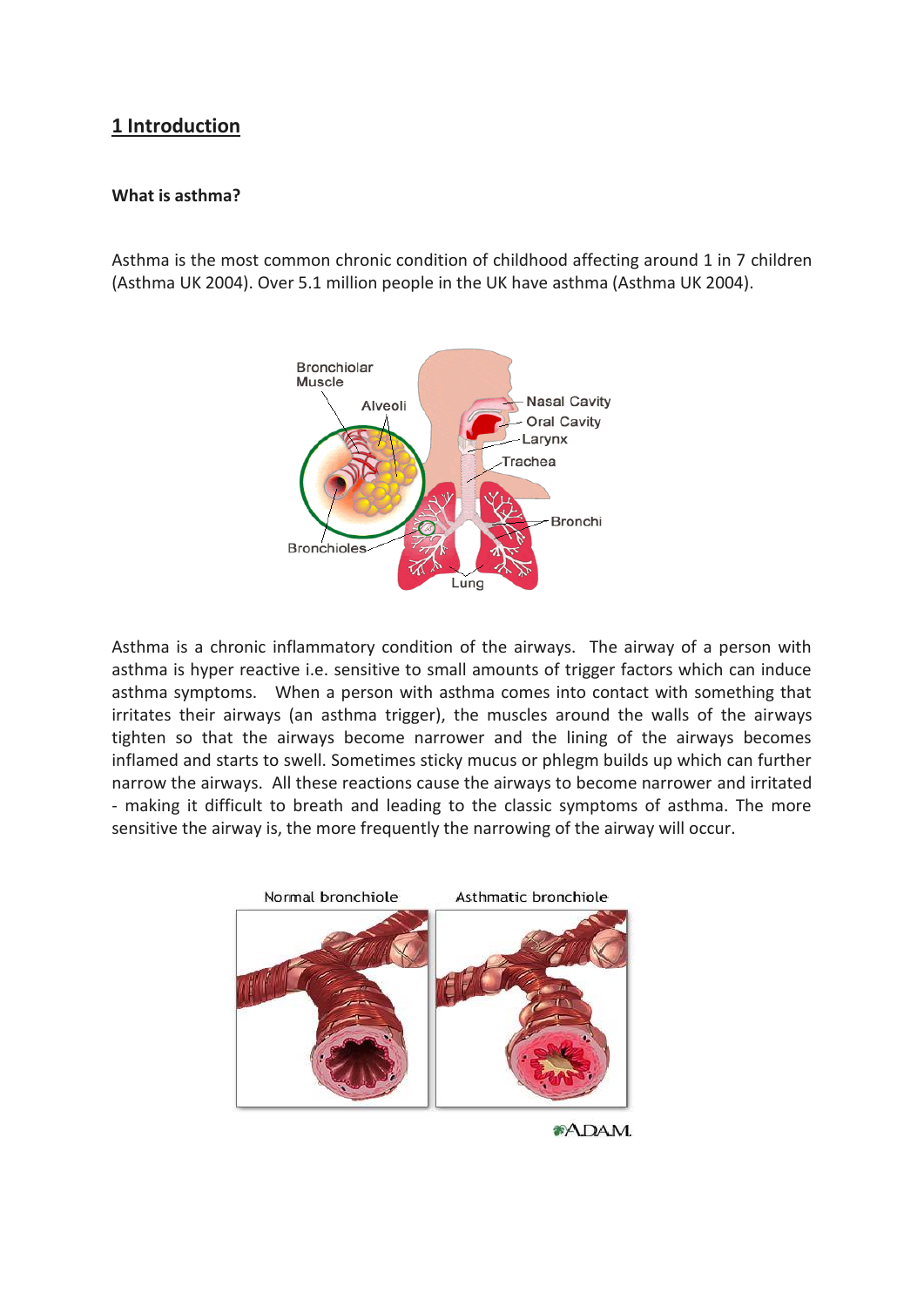Inflammation causes recurrent episodes of wheezing, breathlessness, chest tightness and cough. Symptoms are often worse during the night and with exercise. The severity and duration of symptoms tend to be highly variable and unpredictable.

Narrowing of the airways is usually reversible (either spontaneously or with medication), leading to intermittent symptoms

Asthma can be managed effectively, however an understanding of the condition, role of medication and what to do during an asthma attack is important for the carers of children with asthma. With appropriate support and management, children with asthma can enjoy school life to the full and their asthma should rarely stop them from participating in normal activities.

## **Symptoms**

Asthma symptoms are varied in each individual. Some will experience an occasional cough and wheeze, while others may have more severe symptoms.

## *Cough:*

- This can be with exercise or exertion.
- Children will often cough when they are unwell with colds or viral illnesses.
- A night time cough is common. Naturally our airways are smaller during the night. Those with asthma find their symptoms can worsen during this time.
- The coughing can produce mucus which can be white, yellow or green.

## *Tight Chest:*

**This may feel like a large elastic band has been placed around the chest. Children** often describe feelings of something squashing their chest.

## *Wheezing:*

■ Noisy breathing where a whistling sound is heard and those with asthma can often feel as though something; (mucus), is catching inside their lungs. Wheezing does not always occur in those who have asthma, coughing is actually the most common asthma symptom, (Asthma UK 2009).

## *Shortness of Breath*:

- Breathlessness can occur in those with asthma. It can be worse during the night, and during exercise.
- In an acute attack, the child may not be able to speak in sentences.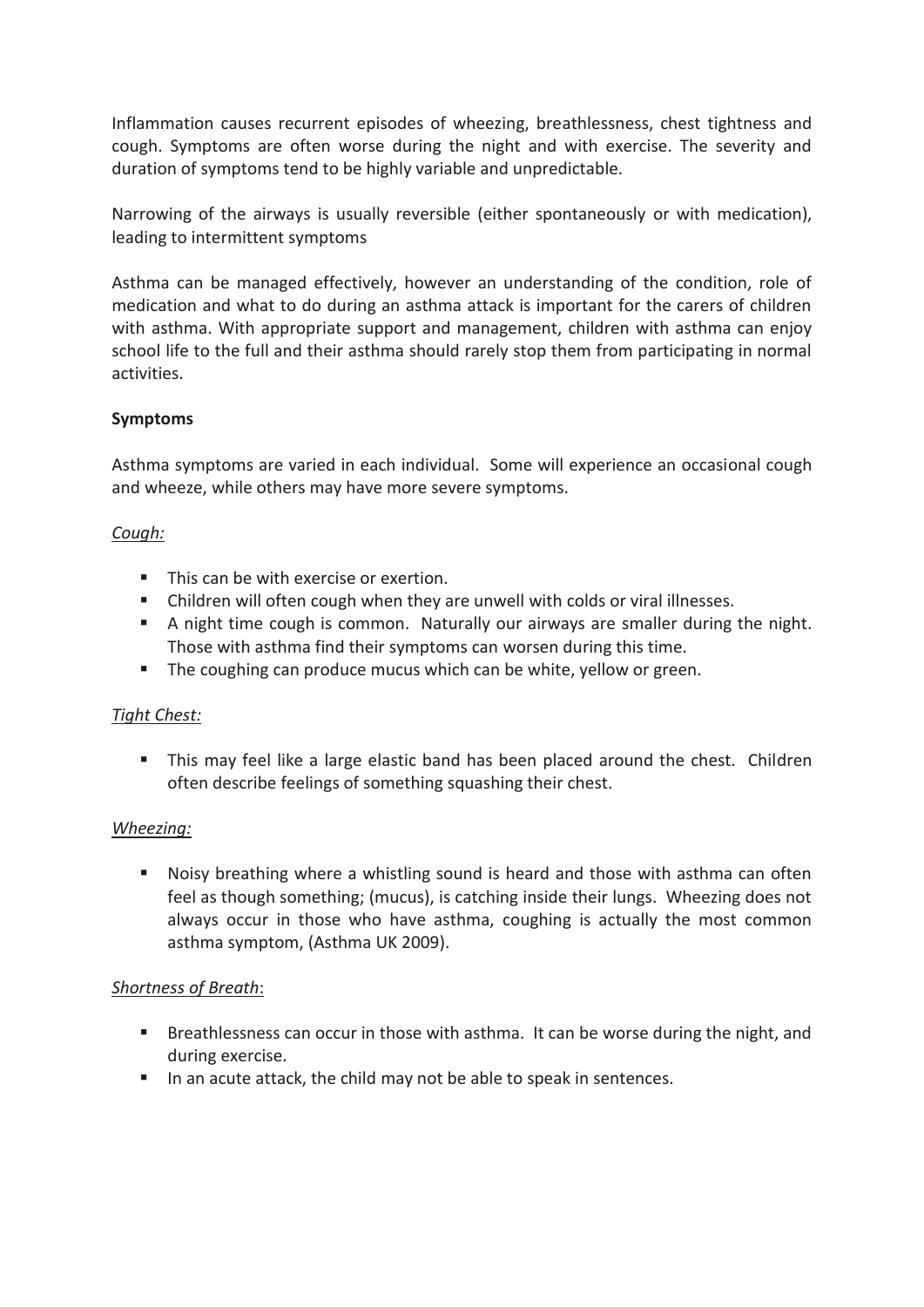## **Triggers**

There are various things that can trigger an attack or an increase in asthma symptoms. These can be categorised as follows: -

| Allergens: | house dust mite | Irritants: | smoke          |
|------------|-----------------|------------|----------------|
|            | Pollen          |            | air pollutants |
|            | dander (animal) |            | odours         |
|            | moulds          |            | fumes          |
|            | foods           |            |                |
|            |                 |            |                |

| <b>Physical Factors:</b> | Temperature Changes |  |
|--------------------------|---------------------|--|
| exercise                 | hot weather         |  |
| hyperventilation         | cold weather        |  |
| laughter                 | rainy weather       |  |
| crying                   | thunder storms      |  |

#### Upper Respiratory Tract Infections

Medicines: non-steroidal anti-inflammatory e.g. Ibuprofen and beta blockers

#### **1.2 Rationale**

As asthma is one of the most common chronic conditions in children and young people affecting approximately 1.1 million children in the UK (Asthma UK 2009), a proactive approach to its management by working in partnership with patients, can substantially improve symptoms and concordance with treatment plans.

Asthma education significantly improves symptom control and the use of asthma management protocols and clinical pathways are therefore cost effective.

Asthma can be managed effectively, however an understanding of the condition, role of medication and what to do during an asthma attack is important for the carers of children and young people (CYP) with asthma. With appropriate support and management, CYP with asthma can enjoy school life to the full with their asthma rarely stopping them from participating in school activities.

## **2 Scope**

## **2.1 Aims and Objectives**

The general aims and objectives of this asthma policy are as follows: -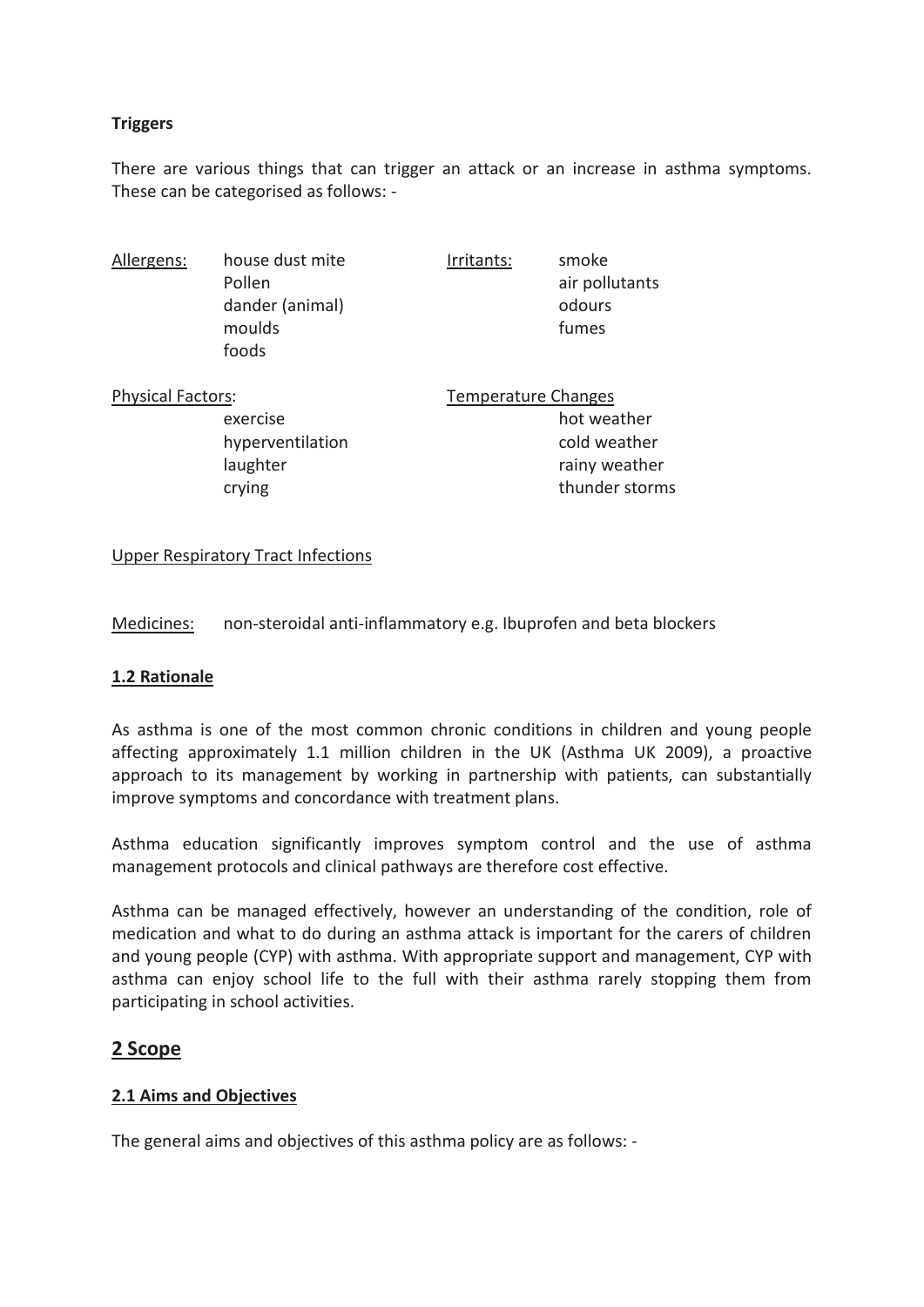- Support CYP with asthma within the school setting.
- Enable teachers/carers/lunchtime organisers etc to recognise and manage acute asthma attacks within the school setting.
- Encourage multi-agency liaison with the school nurse regarding any CYP that may be experiencing some difficulties with asthma control within school.
- Encourage and support CYP with asthma to participate in normal daily schooling activities alongside their peers.

## **2.2 Roles and Responsibilities**

The board of governors, headmaster and the school nurse are responsible for the implementation of this policy.

# **3 Policy for the Care of Children and Young People with Asthma in AGSB**

## **3.1 Asthma in Schools**

CYP spend a great deal of time within the school setting, therefore people working with CYP in schools need to have access to information about asthma and its management. Training is essential to ensure staff are able to care for a child with asthma during school hours. This training may be carried out by the school nurse annually as part of staff CPD programme and cascaded to those not present.

It is essential that staff who come into contact with children with asthma, know how to respond in the event of an asthma attack. See section 3.8.

Every parent/carer of a child with asthma should be given a written plan of action by their asthma nurse, practice nurse or General Practitioner. Using the action plan helps parents/carers and children manage their asthma.

Notes

- Children are encouraged to help take charge of their asthma from an early age. This is supported by the Department for Education and Employment Document Supporting Pupils with Medical Needs (Department for Education and Employment 2003). This should apply to all boys within the school.
- Children should always have immediate access to their reliever inhaler at all times. (Known sufferers are expected to carry an up to date inhaler at all times and have the ability to use same).
- Inhalers should not be left in a locked room or cupboard.
- Each child must have their name on their inhaler held by school as "back up".

The expiry date of inhalers should be checked regularly. **It is the parents/carers responsibility to ensure medication is up to date.**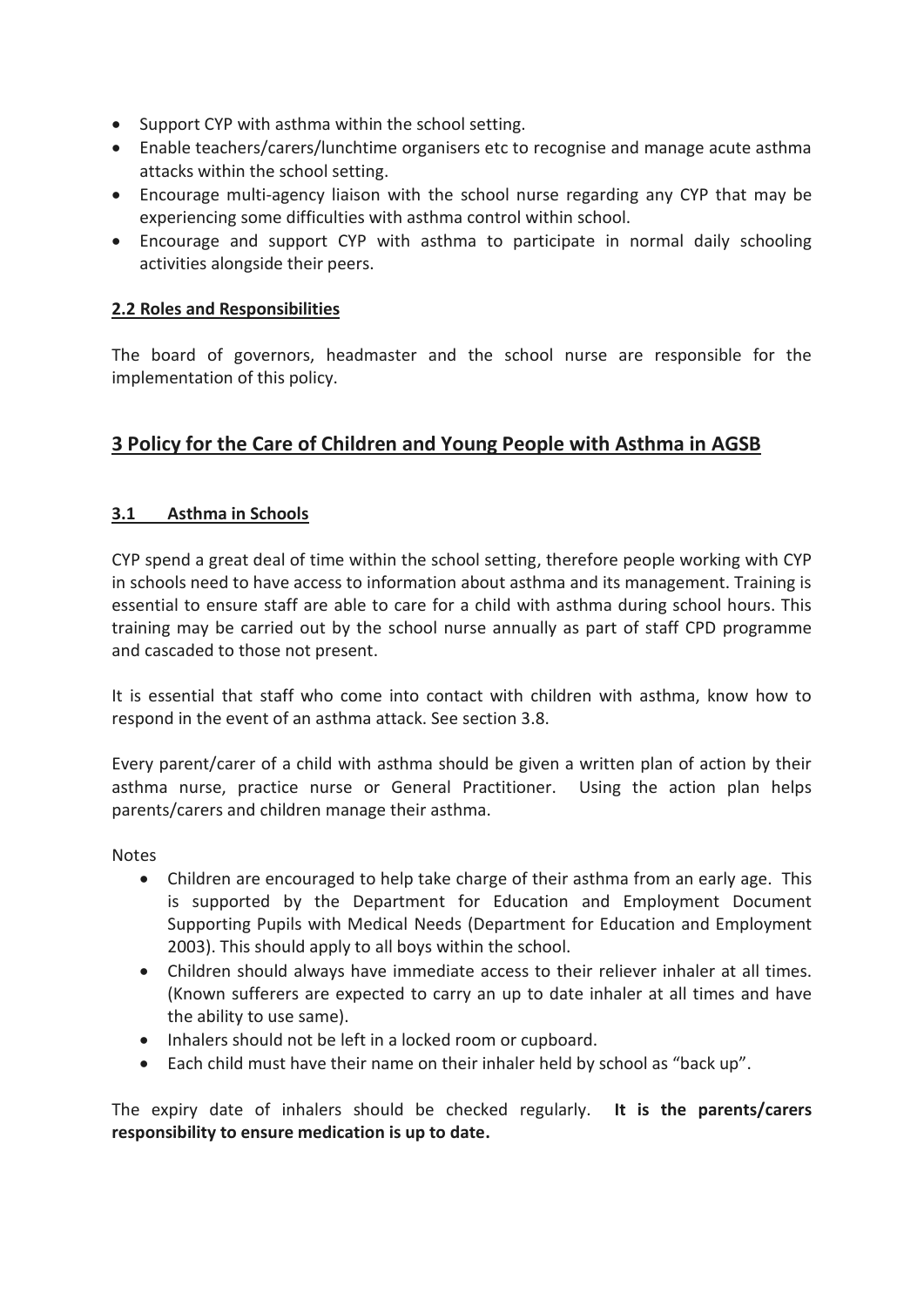#### **Poor School Attendance**

CYP with asthma should still have good attendance at school. Even if the CYP is on regular treatment for an acute exacerbation, attendance at school should be encouraged if the CYP is well and able, with appropriate support available regarding the administration of inhalers within school hours.

#### **Falling behind in class**

When a CYP with asthma is noted to be falling behind in lessons, or always tired because they have disturbed sleep due to asthma symptoms, a referral to the special educational needs co-ordinator must be made, following a discussion with the CYP and their parents/carers. It is advised that with any increased symptoms of asthma that the CYP attend a review with GP, Practice Nurse or Asthma Specialist Nurse. Some CYP can have special educational needs due to their asthma.

#### **The School Environment**

If a CYP has asthma with certain triggers such as chemical irritants during science or art classes, they should take their reliever inhaler for any symptoms during the class, or prior to class if it is a known trigger. They should also be allowed to leave the room and sit in an area where there are no such irritants if necessary. In this case the pupil should report to the school office so that they can remain under observation if necessary.

Some CYP may be triggered by the external environment i.e. the weather and may require the use of their inhaler prior to breaktimes.

#### **3.2 Legal Framework**

It is recognised by the Department of Education document 'Supporting Pupils with Medical Needs' (Department for Education and Employment 2003) that staff have no legal obligation to administer medication, except in an emergency as would be set out within the policy

#### **3.3 Access to inhalers**

Children with asthma need access to their medication at all times both in and out of school. Symptoms of asthma can be triggered by various factors as outlined in section 1.2. It is the policy of the school that boys are responsible for carrying their own inhalers. The school will provide storage facilities for in-date, correctly labelled "back-up" inhalers.

Staff must not allow a CYP to take another CYP's inhaler as currently it is only legal for each individual to take their own prescribed inhaler.

#### **3.4 Sports and Exercise**

CYP with asthma should be encouraged to fully participate in sporting and leisure activities, both within and outside of school hours. The benefits of this is not just from a healthy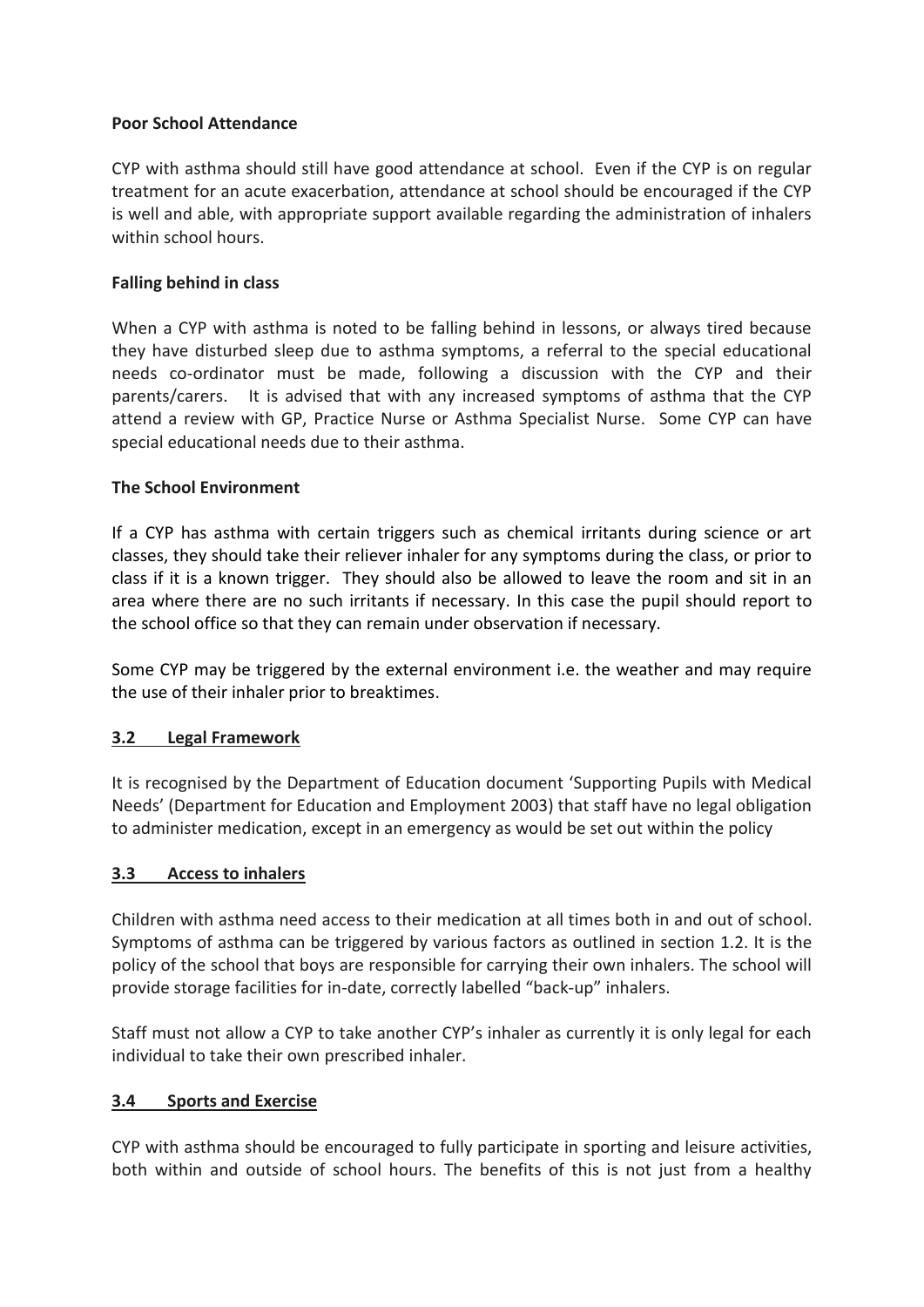lifestyle perspective, but from peer interaction etc. Some CYP may need to take their reliever inhaler prior to commencing such activities if their asthma is triggered by exercise. It is important that those children with exercise induced symptoms have the opportunity to warm up for a few minutes prior to taking the class, and following taking their reliever medication.

If a child needs to take their inhaler whilst exercising, encourage the child to stop, take their inhaler, and rest for 5 minutes before joining the class again. It is essential that all P.E teachers are aware of potential trigger factors for pupils, and know how to manage symptoms.

## **Inhalers must be easily accessible during physical education, and must be taken on school trips.**

Children who have severe asthma with regular symptoms, should still take part in P.E lessons in some form

# **3.5 School Trips/Holidays**

CYP with asthma should still have the ability to attend school trips and holidays. A written plan of action should be provided by the parent/carers or nurse (if appropriate). If the school are concerned regarding a CYP with asthma and school trip/holiday, then a meeting with the CYP/carer and nurse should be arranged.

## **3.6 Management of acute asthma (general information)**

The management of acute asthma is in conjunction with the 2009 British Thoracic Society and the appropriate NICE guidelines/technology appraisals. Clear and concise guidance, both written and verbal will be given to parents/guardians, children and young people to support them in the management of any acute symptoms. A written action plan should always be given and explained during the first contact with an appropriate professional, and with subsequent contacts if any changes have been made. The aim is to keep children and young people out of hospital as much as possible, preventing unnecessary admissions.

What to do in the event of an emergency should always be discussed and written information given wherever possible.

There are various ways of treating asthma as per the current guidelines. Many of these treatments are given at home only, and therefore should not be seen in school.

## **3.7 Short-Acting Reliever Treatment**

These inhalers are safe medications and should not cause any serious harm to another child, if it happens to be taken by the person it is not prescribed for. However, parents/carers should be informed if their child takes another child's inhaler. It is not possible to overdose on the medication in reliever inhalers, but it is advisable not to exceed the doses outlined in the policy or individual CYP's plan. Each child's inhaler should be labelled with their name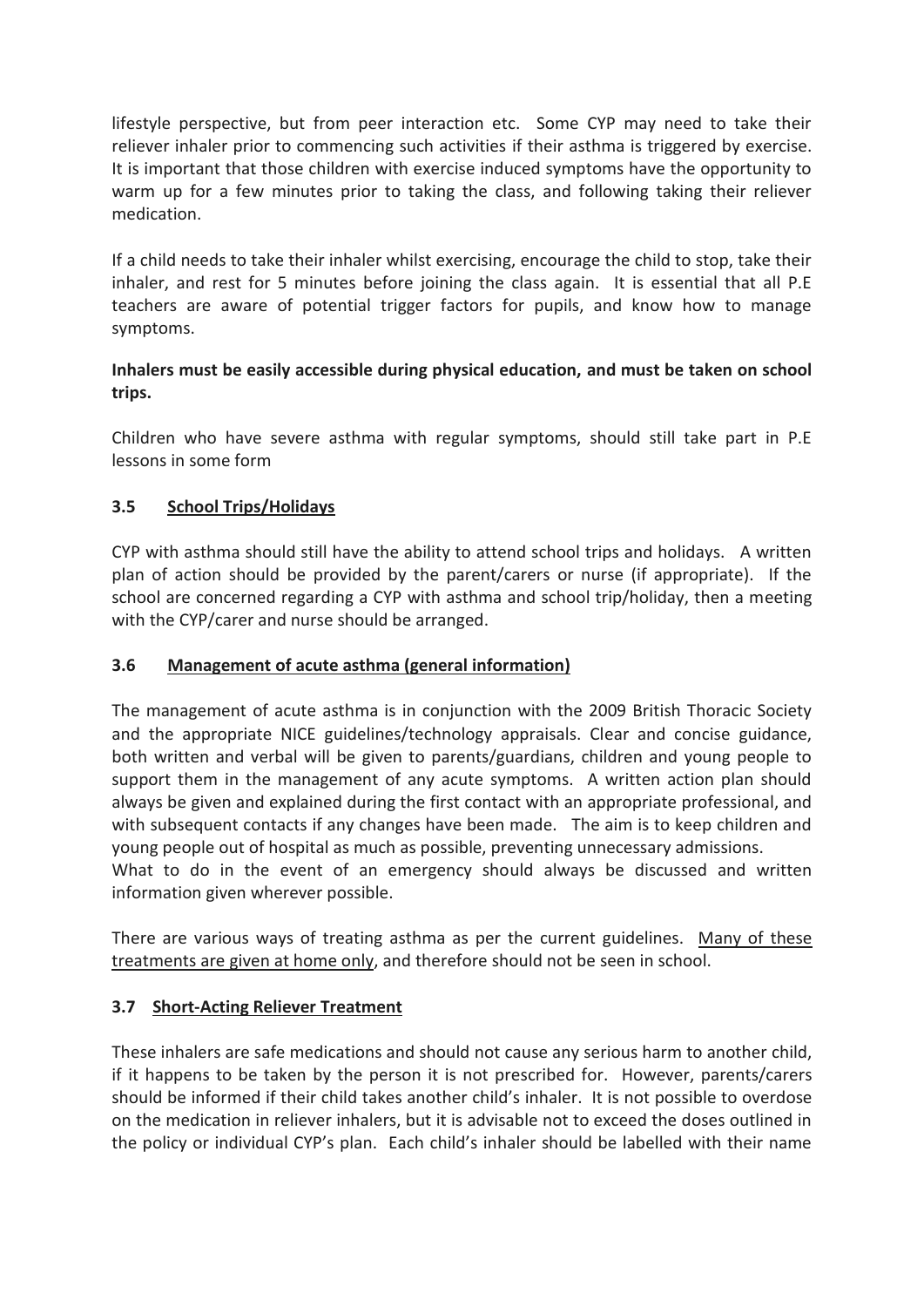and the date on it. There will also be an expiry date found on each inhaler. There should also be a prescribed dose, but this may vary according to the type of inhaler used.

- The effects of reliever inhalers should last 4 hours
- They are usually blue in colour (Salbutamol and Terbutaline).
- Can be grey also (Atrovent) but this inhaler's use in asthma is less frequent.

**These are the only colour inhalers you should see at school.**

## **3.8 School's Emergency Asthma Kit**

The school holds an emergency inhaler for back-up and the following is the protocol for its use;

- The Inhaler and spacers will be kept in the school office.
- A copy of the asthma register will be kept with the emergency inhaler
- We will obtain written consent for use of the emergency inhaler (appendix 1)
- We will ensure that the emergency inhaler is only used by children with asthma and we hold written parental consent for its use.
- We will provide appropriate support and training for staff in the use of the emergency inhaler in line with the School's wider policy on supporting pupils with medication needs
- We will keep a record of the emergency inhaler's use and inform parents or carers that their child has used the emergency inhaler
- Boys are still required to carry their own prescribed inhaler, correctly labelled and if possible, Parents are to provide a back-up inhaler to be held in the school office, as per section 3.3 of the school's medical policy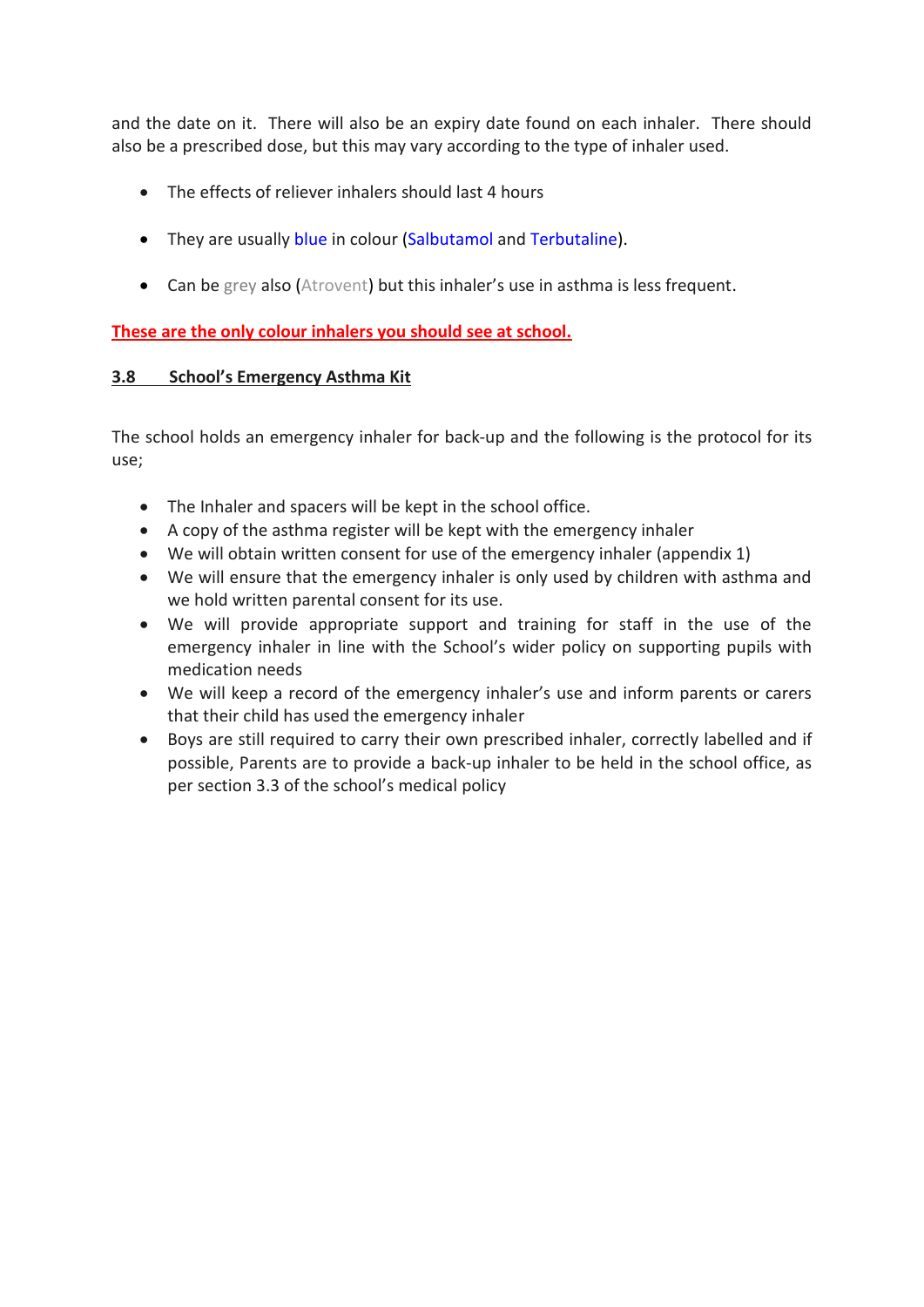## **3.9 Management of an asthma attack in schools**

The first pathway is for use with CYP who are experiencing acute asthma symptoms.

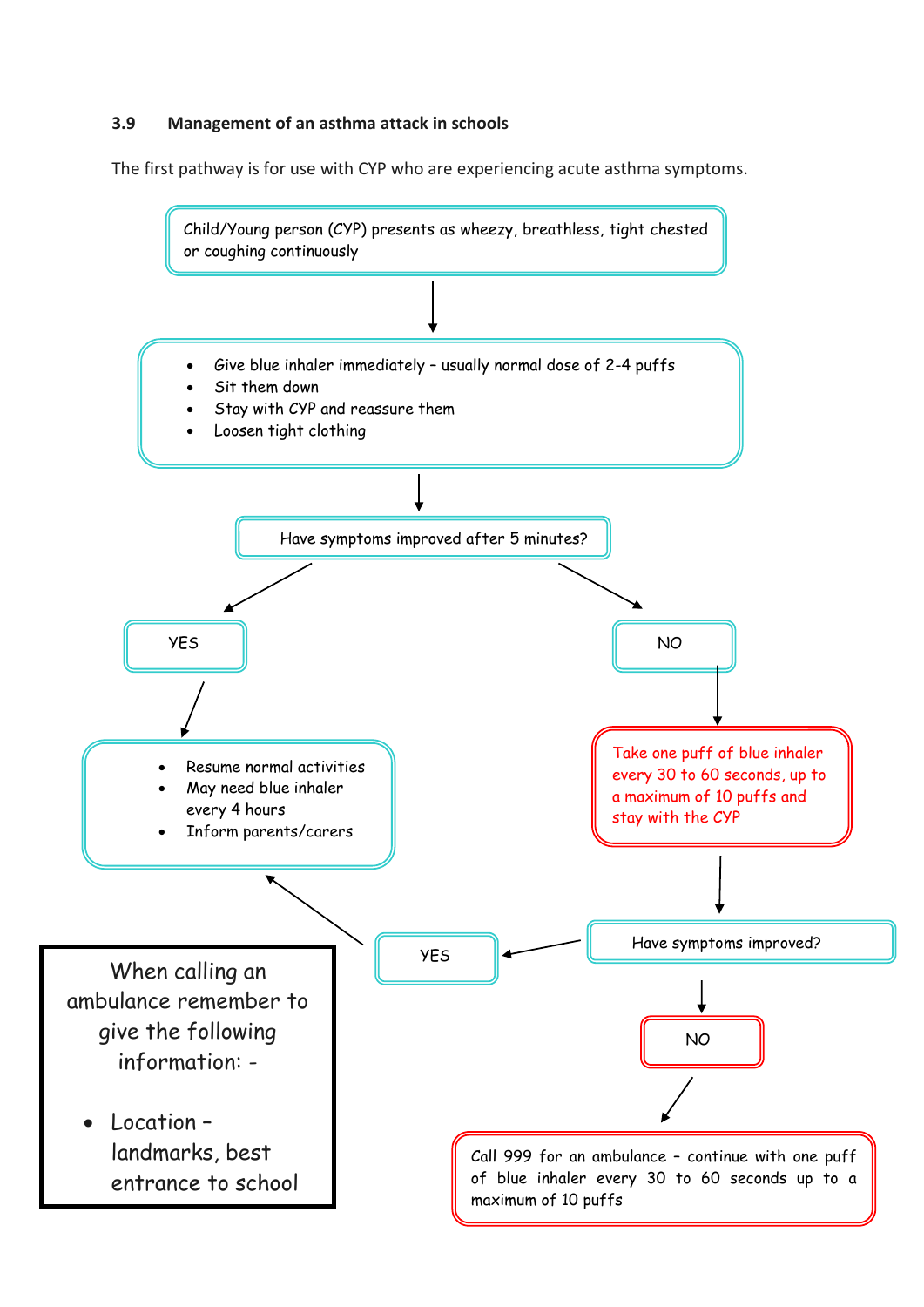#### **WHAT TO DO IF A CHILD/YOUNG PERSON HAS A SEVERE ASTHMA ATTACK IN SCHOOL**

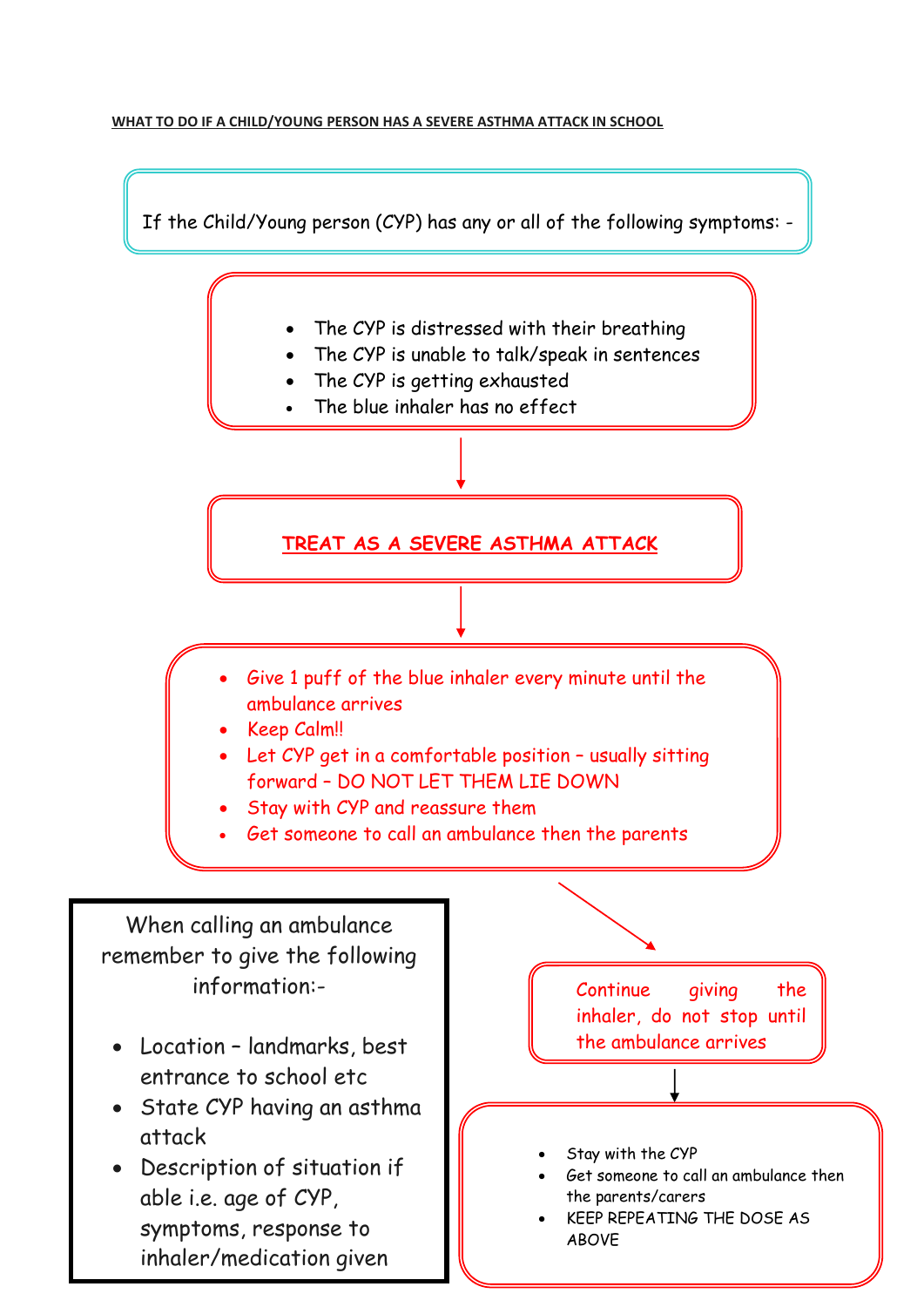# **4 Reference List and Useful information**

#### Asthma UK [www.asthma.org.uk](http://www.asthma.org.uk/)

British Thoracic Society (2009) British guideline on the management of asthma. [www.brit](http://www.brit-thoracic.org.uk/)[thoracic.org.uk](http://www.brit-thoracic.org.uk/)

National Institute for Health and Clinic Excellence. (2000) Inhaler devices for routine treatment of chronic asthma in older children (aged 5–15 years) London: NICE.

National Institute for Health and Clinic Excellence. (2007) Inhaled corticosteroids for the treatment of chronic asthma in children under the age of 12 years. London: NICE.

Guidance for the use of Emergency Salbutamol Inhalers in Schools